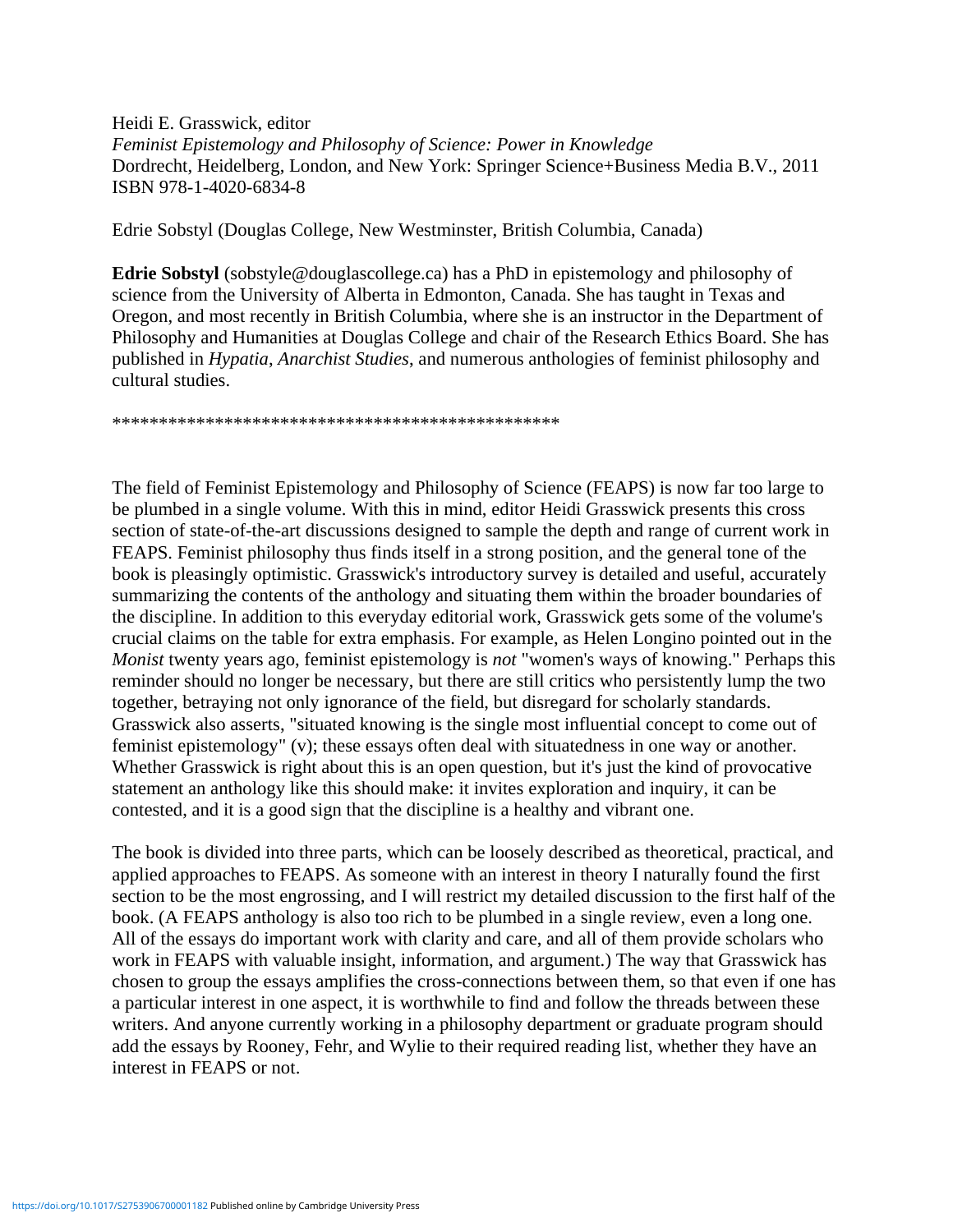Many works in feminist philosophy begin with a staking out of territory, a preemptive defense of the value of and need for feminist contributions to the discipline. As Grasswick points out, FEAPS has established its presence in philosophy for about thirty years now, so we should not have to endure this preemptive habit for much longer. Moreover, this collection demonstrates that the form of this defensiveness is changing in interesting and positive ways. The first essay in the theoretical section, by Phyllis Rooney, gives the anthology a bold start, not a diffident one. Rooney has already built a reputation for close scrutiny of meta-epistemological questions within FEAPS, querying, for example, the commitment of some feminist epistemologists to naturalism. Here, she examines the tension between the important insights of feminist epistemology and the indifference, and even contempt, with which it is treated by mainstream epistemologists. It is not just that critics of feminist epistemology dismiss the field without bothering to understand it, although as Rooney shows at length, they surely do that. Rooney draws our attention to a larger problem that should be embarrassing for mainstream epistemology and yet poses an opportunity for feminist theorists: our critics have constructed something called "epistemology proper," against which feminist insights are to be measured and then dismissed. It's bad enough when critics of feminist epistemology abandon the usual epistemic norms of respectful argument, as Rooney demonstrates they do. But their promotion of non- or even anti-feminist "pure" epistemology conceals a misguided belief in the unity or uniformity of the discipline. Such unity is simply not to be found, Rooney argues, because what has marked epistemology for at least the last generation (I'd say much longer) is proliferation. By attending to this remarkable proliferation, we can see that many meta-epistemological questions are not just up for grabs, but in desperate need of attention. What are the core concepts of epistemology now? Justification, understanding, warrant? How should we choose? To what standards do we appeal in order to adjudicate such questions, to determine the goals of epistemology, and to decide what counts as progress toward them? If these questions are to be explored, it is not just labor-saving to pay attention to the work that feminists have already done, it is epistemically virtuous to be open to feminist perspectives. Or to put it more bluntly, ignoring or willfully misrepresenting feminist epistemology is just bad philosophy.

The remaining four essays in this first section exemplify the breadth, vibrancy, and metaepistemic virtue for which the collection aims. Kristina Rolin's work on Helen Longino's contextual empiricism brings Longino into dialogue with several of her feminist critics, and allies her work with a mainstream contextualist, Michael Williams. (Williams is an interesting choice. Longino's contextual empiricism is designed to accommodate feminist concerns, but is not a specifically feminist philosophy of science. Williams is no particular friend of feminist epistemology, so those critics who are concerned that Longino's approach also accommodates non- or anti-feminist projects, including Kristen Intemann in part II of the book, may wish to counsel caution.) Part of what's important about Rolin's project is her insistence that we examine FEAPS critically and fairly, using clear and appropriate standards for what counts as meaningful analysis. She borrows these standards from Elizabeth Anderson: accurately representing the position to be criticized and making the critic's own perspective explicit. As a result, she is able to make substantive progress in responding to and trying to ameliorate perceived weaknesses in Longino's position. This is accomplishment enough for one essay. The alliance with Williams's contextualism, which differs in important ways from Longino's, may bring new problems along with it, but Rolin defends the idea that engaging with skepticism in the way Williams does can be valuable for feminists. Seeing justification as reliant on default entitlement, as Williams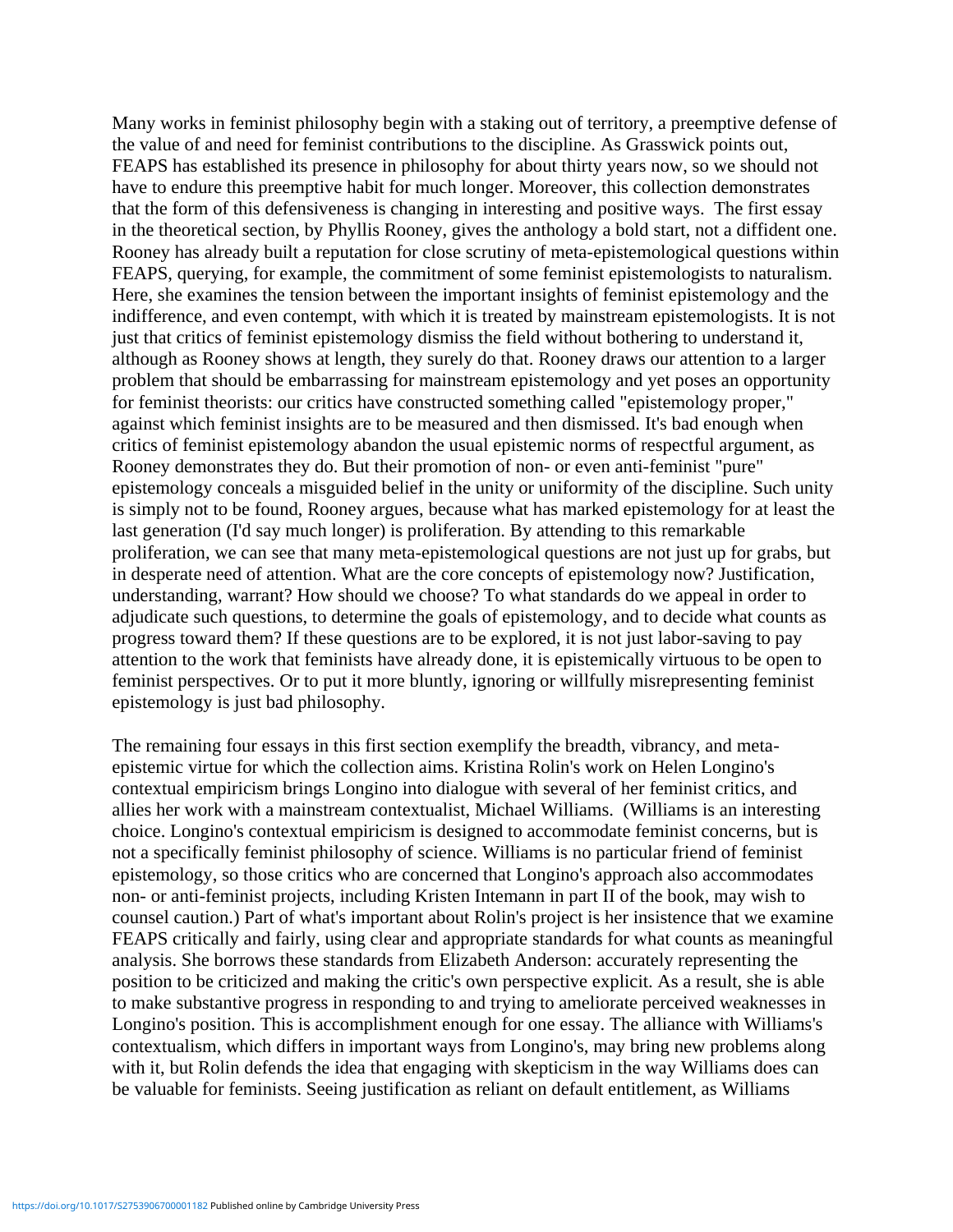proposes, allows Rolin to argue for a particular view of epistemic responsibility in Longino's project. What is required as sufficient evidence to justify a scientific claim depends (in part) on the challenges faced from one's scientific community, and this includes the value judgments that inform that community and its work.

In a quite different vein, Nancy Daukas defends a feminist virtue epistemology. At least it starts out as a different vein. Daukas points out that a virtue approach, in addition to the strengths she defends for it, can lend support to both contextual empiricism and feminist standpoint epistemology, positions normally seen as distinct, or even conflicting. Virtue epistemology is a relatively recent contribution to that epistemic proliferation pointed out by Rooney, but feminist versions of it have grown up very quickly, and the central idea behind it will be easily grasped based on familiarity with the ancient tradition of virtue ethics. Just as moral virtues are those habits that incline the agent to moral goodness, epistemic virtues are those "enduring dispositional character states or 'habits of mind' required for responsible epistemic agency" (47). Daukas defends epistemic trustworthiness as the primary epistemic virtue, but she recognizes that virtue epistemology isn't "automatically" feminist-friendly; feminists have already scrutinized for ample traces of androcentrism and patriarchal values the model of agency and flourishing on which Aristotle relies in his ethics. The trick to revising this model is to replace the traditional individualistic conception of the self with a relational one, a hallmark of feminist work, and to borrow an element common in ecofeminist writers like Karen Warren, rejection of hierarchy. In this case the nonhierarchical element is taken to stretch over individual and communal well-being, so that dispositions that lead to domination are understood as morally and epistemically vicious. Daukas goes on to develop this stance in thorough detail, *and* brings her approach into dialogue with Longino's contextualism and with standpoint theory, including problems with these latter, more established positions. This is thus an ambitious project. The results are pretty intriguing, suggesting as they do a practical division of labor. Contextual empiricism allows us to analyze the structure of epistemic practices, including their social and political background commitments; feminist standpoint follows up on these to discover consequent differences in epistemic perspective and credibility; and feminist virtue epistemology looks at how all of this is borne out in the actual behavior of epistemic agents as they interact with one another. The results are not always going to be "feminist certified." As Daukas points out, we may discover that our testimonial practices make us agents of oppressive social hierarchies. So it is not just that these three approaches are mutually reinforcing. It may be that by placing the older views into dialogue with feminist virtue epistemology, important weaknesses are revealed and can perhaps be redressed.

Samantha Frost invites us to examine the implications of the new materialism for feminist thinking. Materialism is part of a conceptual constellation that some feminists have regarded very critically, including certain views about essentialism and causation, as Frost discusses at length, but probably also concerns about realism, reductionism, and the nature of experience. I think it's fair to say that there's a division within feminist theory between those who have, at least historically, defended a solely cultural-discursive approach to social and political difference (and our knowledge of it), and those who have left room for the natural, material world to play an irreducible role in our theorizing. Frost's essay mainly addresses the former group, gently characterized as "non-scientific feminists" (75), but her discussion is valuable to scholars of FEAPS as well. Rejection of the material has in the past been conditioned by the threat of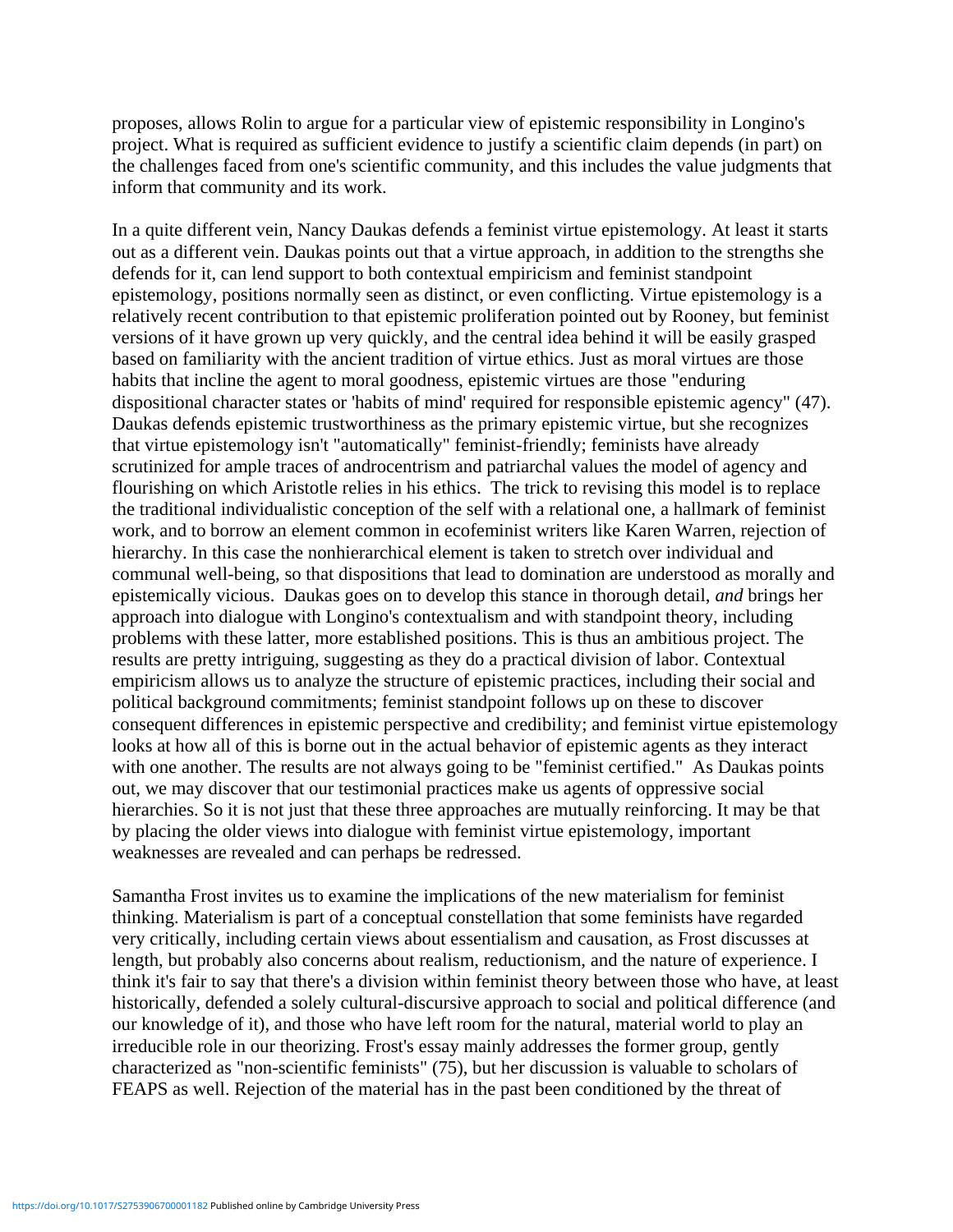essentialism, which seems to permit oppressive social norms to masquerade as forces of nature or biological imperatives. Frost argues that this misdiagnoses the problem. It's not essentialism that's the threat; it's an impoverished set of choices for thinking about the material coupled with an overly simplistic, unidirectional, linear model of causation. Whether we think of matter as the inert stuff of Cartesian theory or historical materialism's equally inert substrate transformed by human labor and culture, matter still has no agency of its own. The social/cultural can act on it, but it's a one-way relationship, not a complex, recursive one. This is obviously problematic on scientific grounds, and she reviews these grounds in some detail. But Frost points out that the political and theoretical consequences for feminism are even graver. As she puts it, the muting of the material and commitment to a simplistic, unidirectional model of causation puts (or keeps) the human subject at the center of things, "recapitulating the modern fantasy of freedom, autonomy, and self-determination" against which feminists have argued for so long (76). In addition to this hard-hitting plea for a more sensible approach to the active, agential role of the material/biological world, Frost urges us to adopt a more humble stance to that world and to the limits of our abilities to understand it. It's a passionate and compelling argument, and one that even "old" materialists will do well to heed.

Sandra Harding rounds out the first section of the book by looking at the contrast between modernity and tradition from a perspective that is predictable coming from a founder of feminist standpoint theory---start thinking from the lives of women---but with a new inflection: the lives of women in households in particular. Feminist theorists have long challenged modernity's split between the realms of public and private, and the myriad ways in which this split confines women, literally and symbolically, are well known. Harding brings fresh eyes to this division, showing that it's not just men's supposedly individual achievements that rely on the activities of women in households, but that the contrast between tradition and modernity itself relies on this split. It very much needs to be re-examined. The allegedly neutral standards of rationality, objectivity, autonomy, and freedom that are modernity's great triumphs are of course covered with androcentric and Eurocentric fingerprints, but modernity is always what Harding calls only half of a relationship (89). The other half is always the feminized, colonialized, primitive world of traditional knowledge. The social and political ramifications are enormous. Harding offers a detailed description of the ways in which every facet of the modern narrative reinforces gender stereotypes in a way that systematically oppresses women and their dependents, and erects barriers to resistance and change.

And it never stops. As Harding puts it, modernity is obsessed with recuperating the feminized version of tradition that it has constructed in order to continually make itself look desirable. Economic growth and the spread of technocratic democracy can be regarded as unquestioned goods, so long as we are willing to overlook "externalities"---the realm of women and their dependents in households---as the power of the market requires us to do. These forces are also entirely promiscuous, as Harding repeatedly reminds us that modernization is not coextensive with Westernization; modernity is happy to scavenge any and all local conditions in order to bolster its contrast with tradition. One way to expose and potentially disrupt the power of these structures is to recognize that scientific research, when done, for example, for military or corporate interests, virtually always has an impact on the lives of women in households (101), even if that impact is indirect and takes some effort to uncover. If one of our goals is to advance social justice, then one of our strategies should always be to ask about the consequences of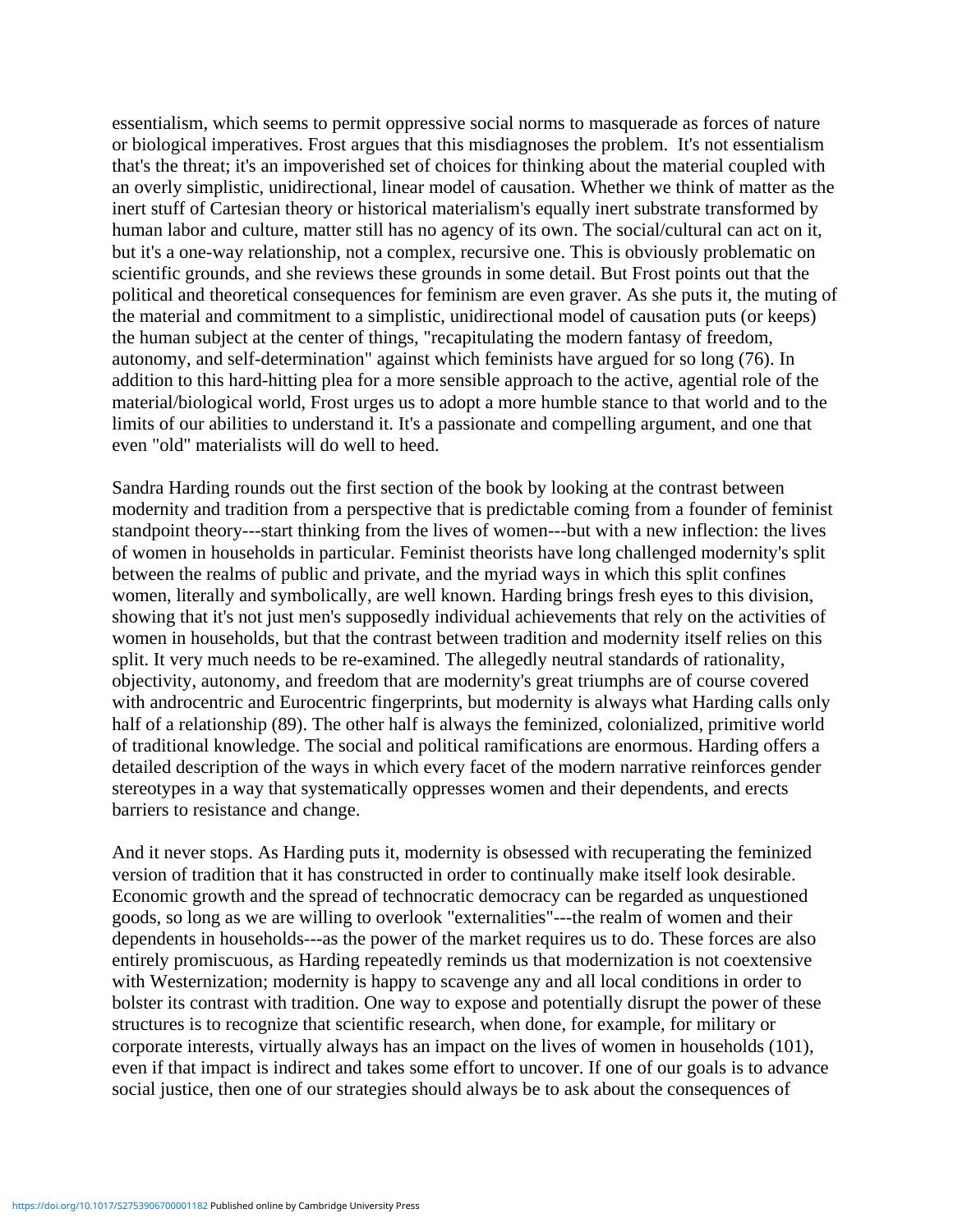research for the lives of women in households. Harding makes some big claims for this strategy, and deftly anticipates a range of objections. She also admits that she has departed from the concerns that normally occupy scholars in FEAPS---but this departure is quite deliberate. The flourishing of women and their dependents in households has, Harding points out, been seen as irrelevant to both the pursuit of objective, reliable knowledge and to the pursuit of social justice. It is not the only relevant thing, but it is surely one of them, and as such merits much more attention.

The second section of the book begins with an essay by Kristen Intemann that works as an effective bridge between what I've called the theoretical and practical portions of the anthology. Intemann's essay looks back to theory, and forward to raise questions about the best way to structure democratic science in order to help meet feminist goals. She focuses on the work of empiricists Helen Longino and Miriam Solomon, forging links to virtually all of the essays in part I, and uses this examination to uncover a better conception of feminist democracy than either Longino's or Solomon's projects can sustain. Intemann categorizes Longino's and Solomon's approaches as Millian, following John Stuart Mill's idea that democratic science requires participants with diverse values in a free marketplace of ideas (112). Her synopses of the two positions are outstanding---this essay would be especially useful in the classroom---and although she concedes that Longino's work also contains a non-Millian approach to feminist values, the characterization of both writers as mainly Millian is fair and well-defended. Intemann demonstrates that the demand for diverse value perspectives in both writers grants only an instrumental role to values, so that Millian approaches are neutral with respect to the specific content of values. Both Longino and to a lesser extent Solomon provide some resources to mitigate the impact of this value-neutrality, but ultimately both writers cede too much to those who hold scientifically and socially problematic values. The tempered equality of cognitive authority that Longino requires in an objective scientific community is of limited use without actual social and political equality. Feminists want to be able to say, for example, that the Bible is not evidence and that sexist and racist value judgments are unjustified and have no place in democratic science. This means that we need scientific communities whose members have not just diverse values and interests, but diverse experiences and social positions. We must still recognize, with Mill, that humans are fallible, and values must always be open to scrutiny, but there is a conflict between the goals of FEAPS and any empiricism that allows values to have at most indirect influence on research.

The remainder of the book delves into a range of practical and applied issues. The essays in part II by Fehr and Wiley share with Intemann an interest in investigating the best democratic structures for women, but both focus on science as a workplace where gender equity has yet to be secured. Like Intemann, Fehr finds Longino's contextual empiricism lacking in crucial profeminist resources, and Wylie uses feminist standpoint to describe attitudinal changes toward gender equity, and then uses gender equity to identify areas where standpoint theories are in need of revision. The final section of the book includes Nancy Arden McHugh's examination of the impact of Agent Orange exposure in the Aluoi valley of Vietnam. This discussion is a good example of the approach advocated earlier by Harding. McHugh starts with the lives of those Vietnamese women who, because of their domestic and agricultural labor, bear the greatest burden of exposure to Agent Orange. In this age of evidence-based medicine, moreover, McHugh raises significant questions about the limits of laboratory work and randomized,